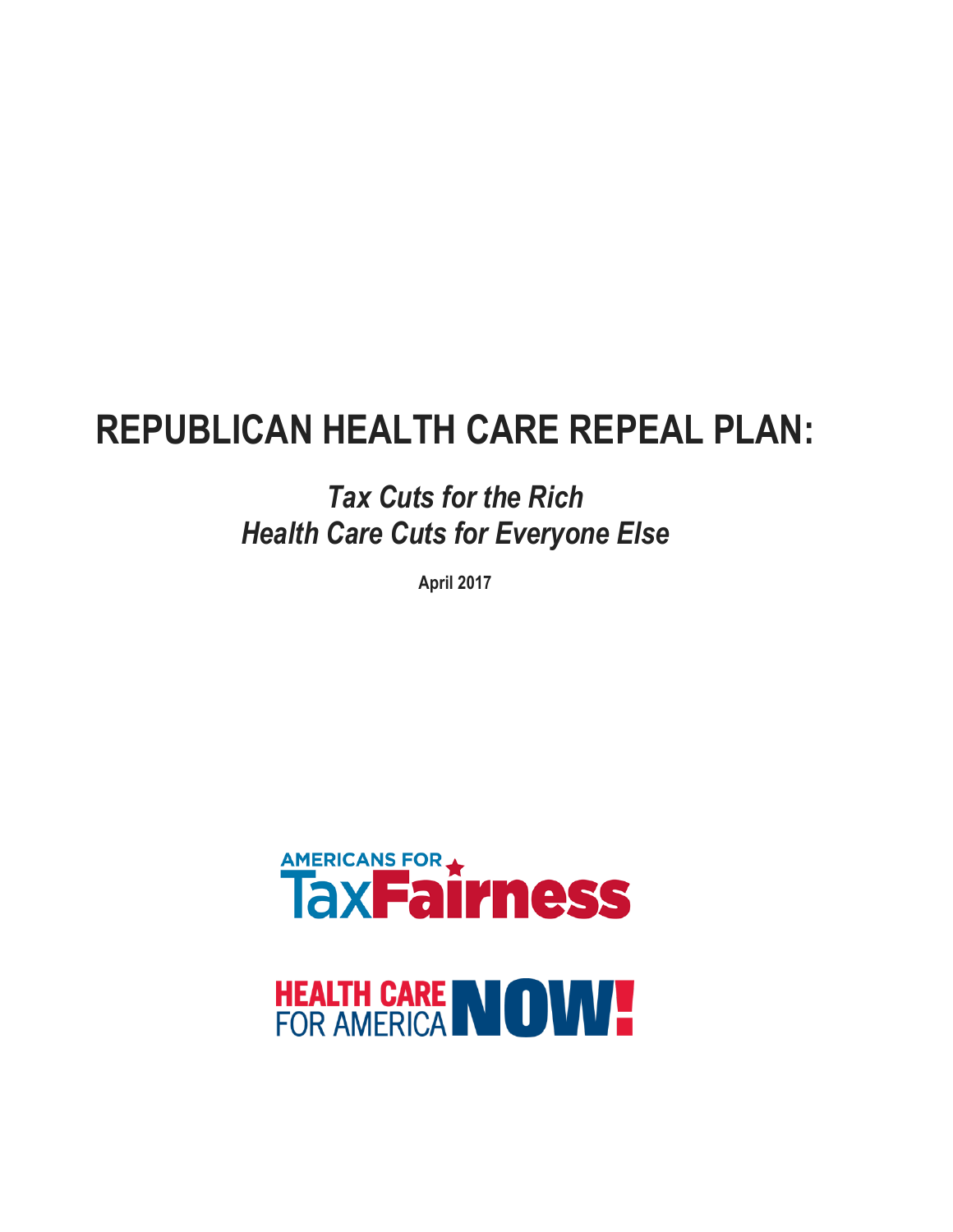## **CREDITS**

Authors: William Rice, Senior Writer and Frank Clemente, Executive Director, Americans for Tax Fairness; and Margarida Jorge, Co-Director, Health Care for America NOW!

Research: William Rice and Kayla Kitson, Senior Researcher, Americans for Tax Fairness

Report design by Katie Vann



[Americans for Tax Fairness](https://americansfortaxfairness.org/) is a diverse coalition of 425 national and state endorsing organizations that collectively represent tens of millions of members. The organization was formed on the belief that the country needs comprehensive, progressive tax reform that results in greater revenue to meet our growing needs. ATF is playing a central role in Washington and in the states on federal tax-reform issues.

Americans for Tax Fairness, 1101 17th Street NW, Suite 301, Washington, D.C. 20036

[www.AmericansForTaxFairness.org](http://www.americansfortaxfairness.org/)



[Health Care for America Now \(HCAN\)](http://www.healthcareforamericanow.org/) is the national grassroots coalition of labor unions, community groups, policy advocates and online organizations that from 2008-2013 ran a five-and-a-half- year campaign to pass, protect, and promote the Affordable Care Act (ACA).

HCAN reconvened in 2016 to help lead the fight to stop the Republican's all-out effort to take away America's health care and put people at the mercy of the big health insurance companies again. With field partners in over 35 states, HCAN organizes grassroots pressure across the country against efforts to weaken, dismantle or repeal the ACA, to restructure and gut Medicaid and Medicare, and to shred critical social safety programs that our members depend on.

We believe that the Affordable Care Act must be improved and strengthened, not repealed. We also believe in expanding Medicaid, Medicare, the Children's Health Insurance Program (CHIP) and the social safety net by making the rich and corporations pay their fair share of taxes.

[www.HealthcareforAmericaNow.org](http://www.healthcareforamericanow.org/)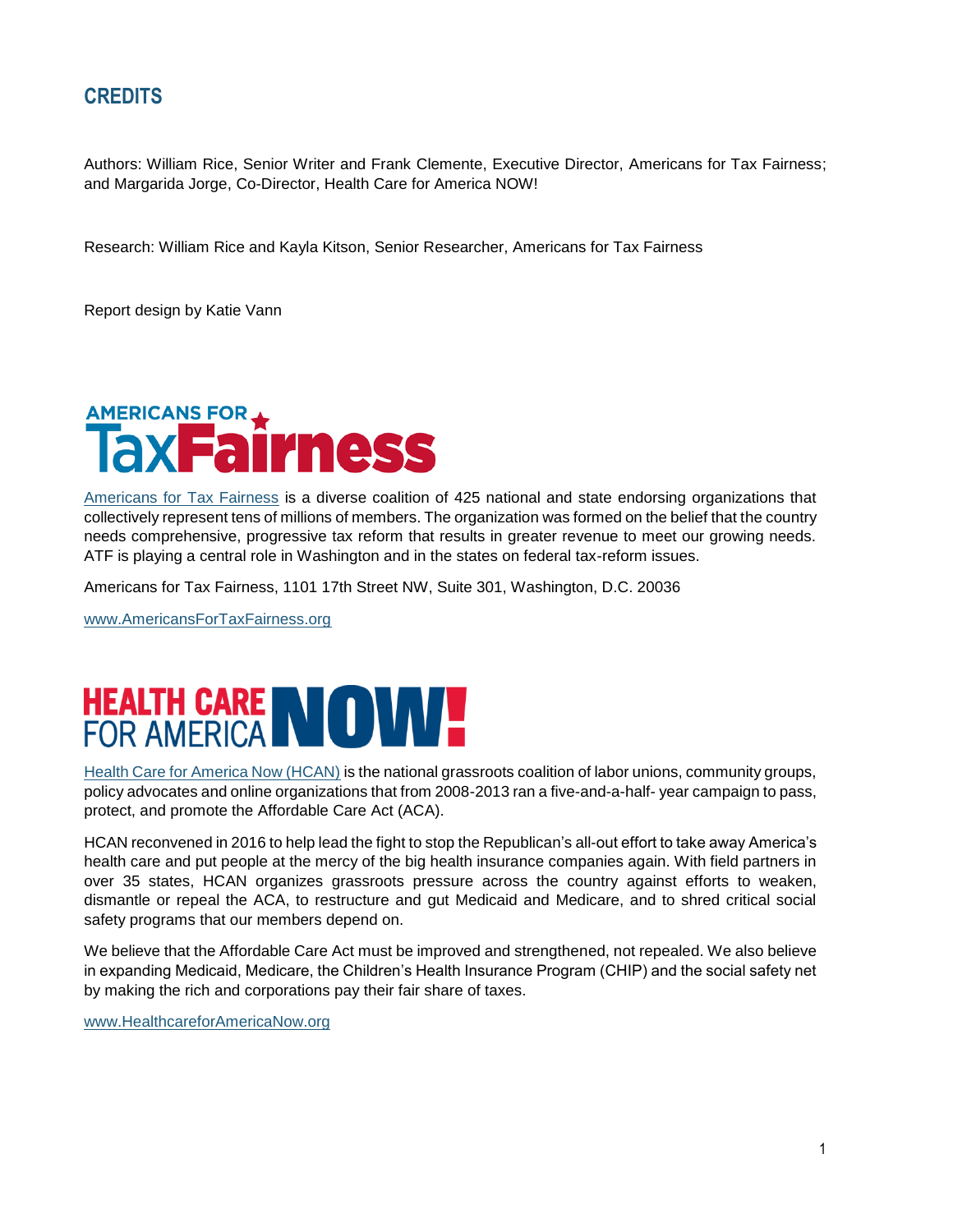## **REPUBLICAN HEALTH CARE REPEAL PLAN:**

## **Tax Cuts for the Rich Health Care Cuts for Everyone Else**

## **Contents**

| Figure 1. Change in Net Premium for Single 64-Year Old with Annual Income of \$26,500  5            |
|-----------------------------------------------------------------------------------------------------|
|                                                                                                     |
|                                                                                                     |
|                                                                                                     |
|                                                                                                     |
|                                                                                                     |
|                                                                                                     |
| Figure 3. Combined Profits of 8 Largest Health Insurance Companies Increased One-Third  8           |
|                                                                                                     |
|                                                                                                     |
|                                                                                                     |
| Figure 6. Average Annual Brand Name Drug Prices Grow Substantially Faster than General Inflation 11 |
| Figure 7. Average Annual Cost of Brand Name Drugs Grew More Than Three-fold 11                      |
|                                                                                                     |
|                                                                                                     |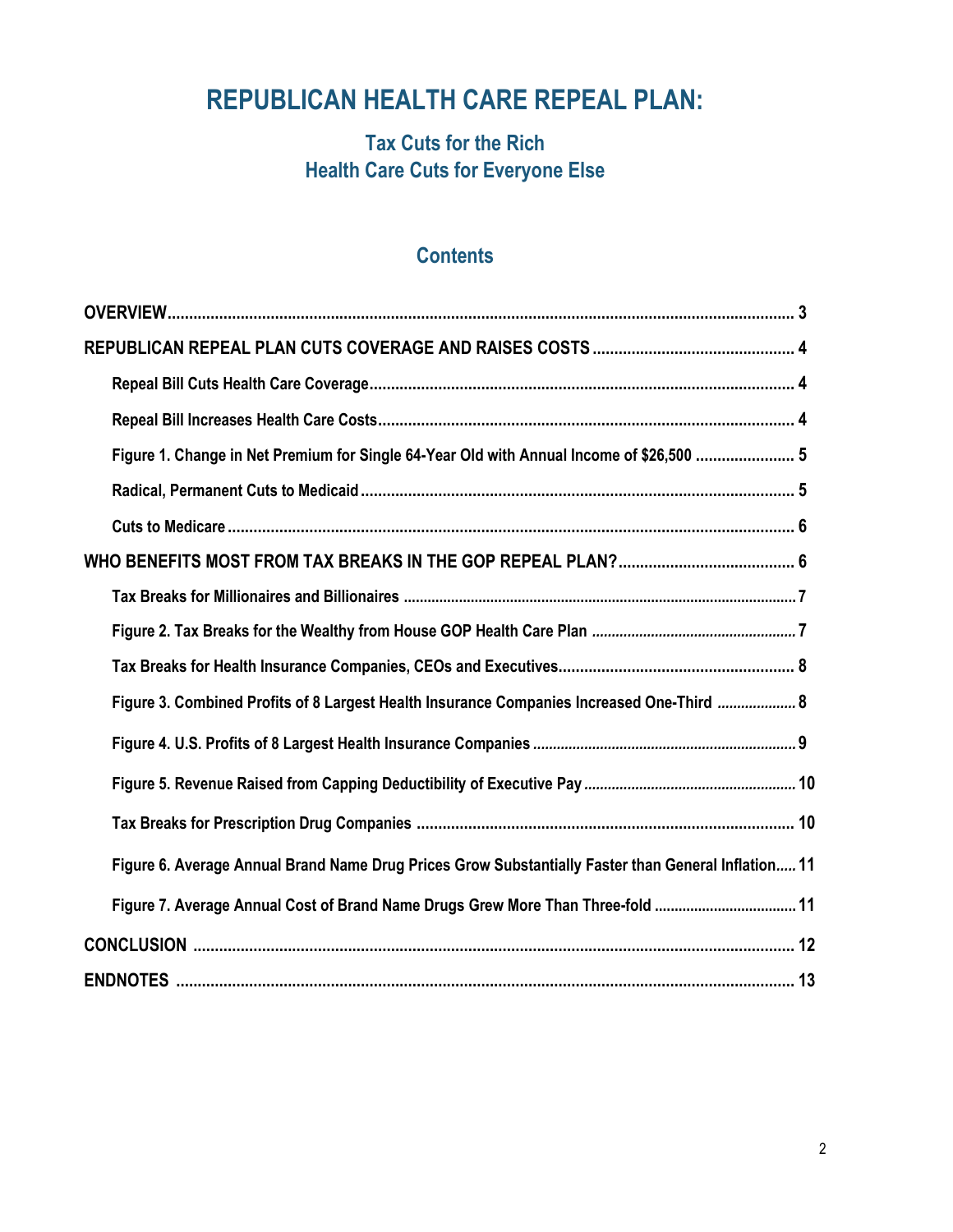Support for the Affordable Care Act (ACA) is at [its highest level ever.](http://www.gallup.com/poll/207671/affordable-care-act-gains-majority-approval-first-time.aspx)<sup>1</sup> Yet, Republicans in Congress are determined to repeal Obamacare despite the public's [widespread opposition](https://poll.qu.edu/national/release-detail?ReleaseID=2443) to their plan, known as the American Health Care Act. 2

The GOP plan will deprive 24 million Americans of health care coverage and drive up the cost of coverage for millions more, especially older people and people in rural America. At the same time, it will create tax breaks worth about \$600 billion that will mostly go to health insurance companies, prescription drug manufacturers and the wealthy.

The chart below demonstrates the immoral tradeoffs that ultimately led to the GOP's failure to advance its bill in the House of Representatives in mid-March, and should preclude any resurrection of that plan in the future.

| <b>Republican Health Care Repeal Plan</b>                                     |                                                                                                                         |  |  |
|-------------------------------------------------------------------------------|-------------------------------------------------------------------------------------------------------------------------|--|--|
| <b>Winners</b>                                                                | Losers                                                                                                                  |  |  |
| Tax Cuts: Gives \$600 billion in tax breaks, mostly                           | Health Care Cuts: Takes health care away from                                                                           |  |  |
| to the rich and corporations.                                                 | 24 million Americans.                                                                                                   |  |  |
| Millionaires: Get a \$50,000 tax break each year                              | <b>Low-income Americans: Loss of \$275 billion in</b>                                                                   |  |  |
| from repeal of the ACA's taxes on the rich. A total                           | revenue from wealthy tax cuts plays a big role in                                                                       |  |  |
| of \$275 billion in tax cuts goes mostly to the                               | 14 million low-income kids and seniors losing                                                                           |  |  |
| richest 2%.                                                                   | Medicaid coverage.                                                                                                      |  |  |
| 400 Richest Families: Each get a tax cut of \$7                               | Workers: 7 million will lose health care coverage                                                                       |  |  |
| million a year, on average.                                                   | from their employer.                                                                                                    |  |  |
| <b>Insurance Companies: Get \$145 billion in tax</b><br>breaks over 10 years. | <b>Older Americans: Health insurance companies</b><br>could increase premiums by up to \$13,000 for<br>older Americans. |  |  |
| Drug Companies: Get \$25 billion in tax breaks                                | <b>Patients:</b> No protections from huge drug price                                                                    |  |  |
| over 10 years.                                                                | increases by pharmaceutical companies.                                                                                  |  |  |
| <b>Richest 2%:</b> Get a \$117 billion tax cut by                             | <b>Medicare beneficiaries:</b> Loss of \$117 billion in                                                                 |  |  |
| eliminating a small Medicare tax on couples with                              | revenue from wealthy tax cut shortens Medicare's                                                                        |  |  |
| incomes above \$250,000 a year.                                               | ability to pay full benefits by three years.                                                                            |  |  |

Notwithstanding their initial failure, Republican leaders continue to press forward with their plan to repeal the ACA, which will slash health care for low- to moderate-income Americans to pay for big tax cuts for wealthy individuals and highly profitable health care corporations.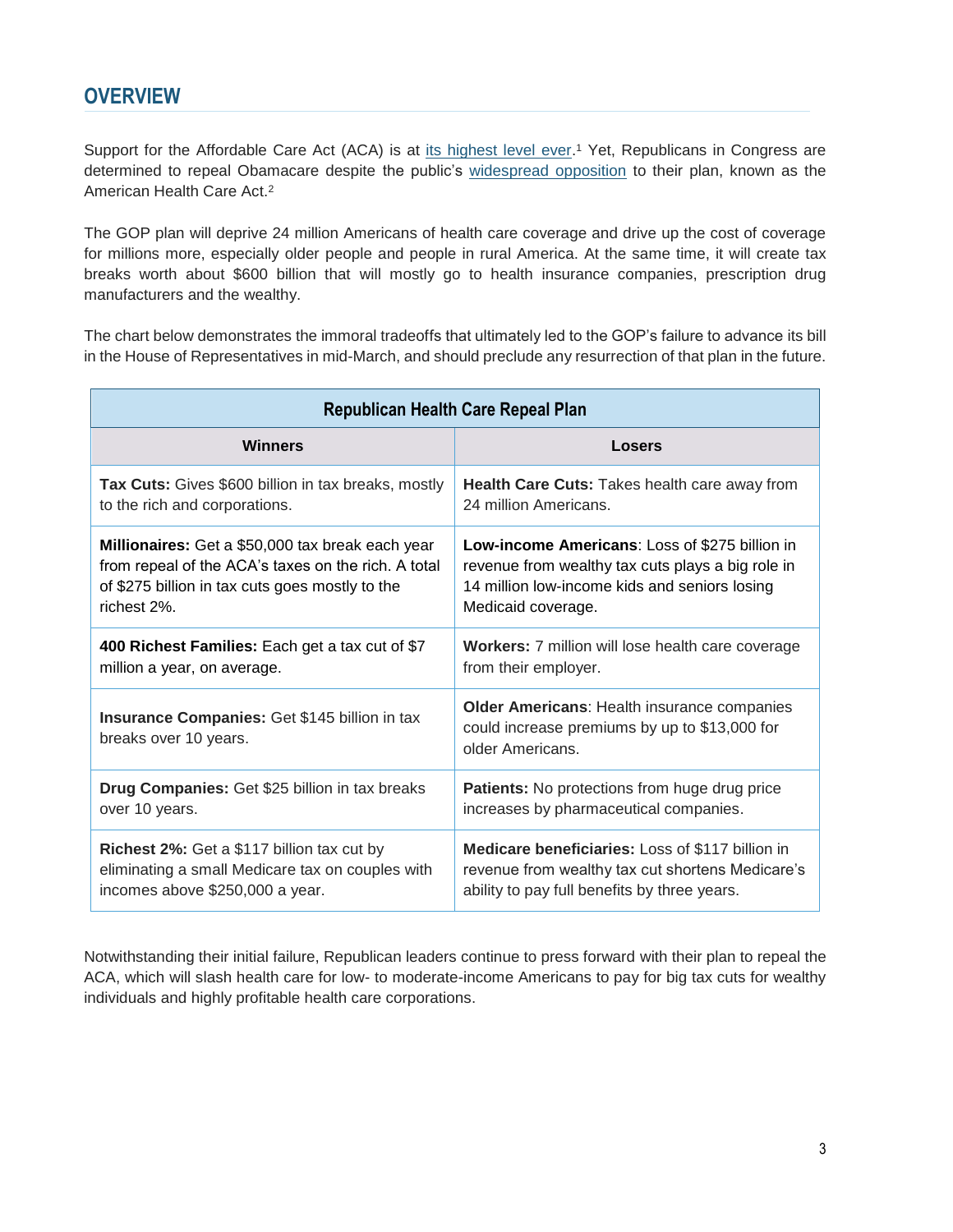## **REPUBLICAN REPEAL PLAN CUTS COVERAGE AND RAISES COSTS**

The number of uninsured Americans has fallen to the lowest level on record thanks to the Affordable Care Act. Today, [20 million Americans have health insurance](https://aspe.hhs.gov/system/files/pdf/187551/ACA2010-2016.pdf) because of the ACA's tax-supported programs, according to the Department of Health and Human Services.<sup>34</sup> The Republican repeal plan will wipe out those gains.

Non-partisan analysis of the Republican repeal plan from the Congressional Budget Office (CBO) found that [24 million Americans could lose coverage](https://www.cbo.gov/system/files/115th-congress-2017-2018/costestimate/americanhealthcareact.pdf) by 2026.<sup>5</sup> Millions more will face substantial premium increases and changes to coverage that will leave many families paying more for less health care.<sup>6</sup> Meanwhile, ACA taxes will [be cut by about \\$600 billion,](https://www.usatoday.com/story/news/politics/2017/03/07/health-bills-tax-cuts-worth-600-billion-mostly-corporations-and-rich/98866386/) mostly for wealthy households and health care corporations, according to CBO. 7



#### **Repeal Bill Cuts Health Care Coverage**

By 2026, the number of uninsured people is projected to be [52](https://www.cbo.gov/publication/52486)  [million](https://www.cbo.gov/publication/52486) under the GOP plan compared with 28 million under the ACA, according to the CBO.<sup>8</sup> That includes 14 million fewer enrolled in Medicaid, 7 million fewer with employment-based coverage and 2 million fewer purchasing their own insurance.<sup>9</sup>

Older Americans are most at risk of losing coverage because the Republican repeal plan allows insurance companies to charge them more and cuts tax credits that help them buy coverage,

2 Million will lose coverage through the private insurance market.

making health care much less affordable. According to the CBO, older, poorer Americans—those aged 50- 64 with incomes less than twice the federal poverty level—would make up a larger proportion of the uninsured under the GOP plan.<sup>10</sup>

#### **Repeal Bill Increases Health Care Costs**

In addition to causing millions to lose coverage, the GOP plan will raise costs dramatically for those who retain coverage:

• Out-of-pocket costs will increase by an average of  $$3,600$  for individuals who buy ACA coverage.<sup>11</sup>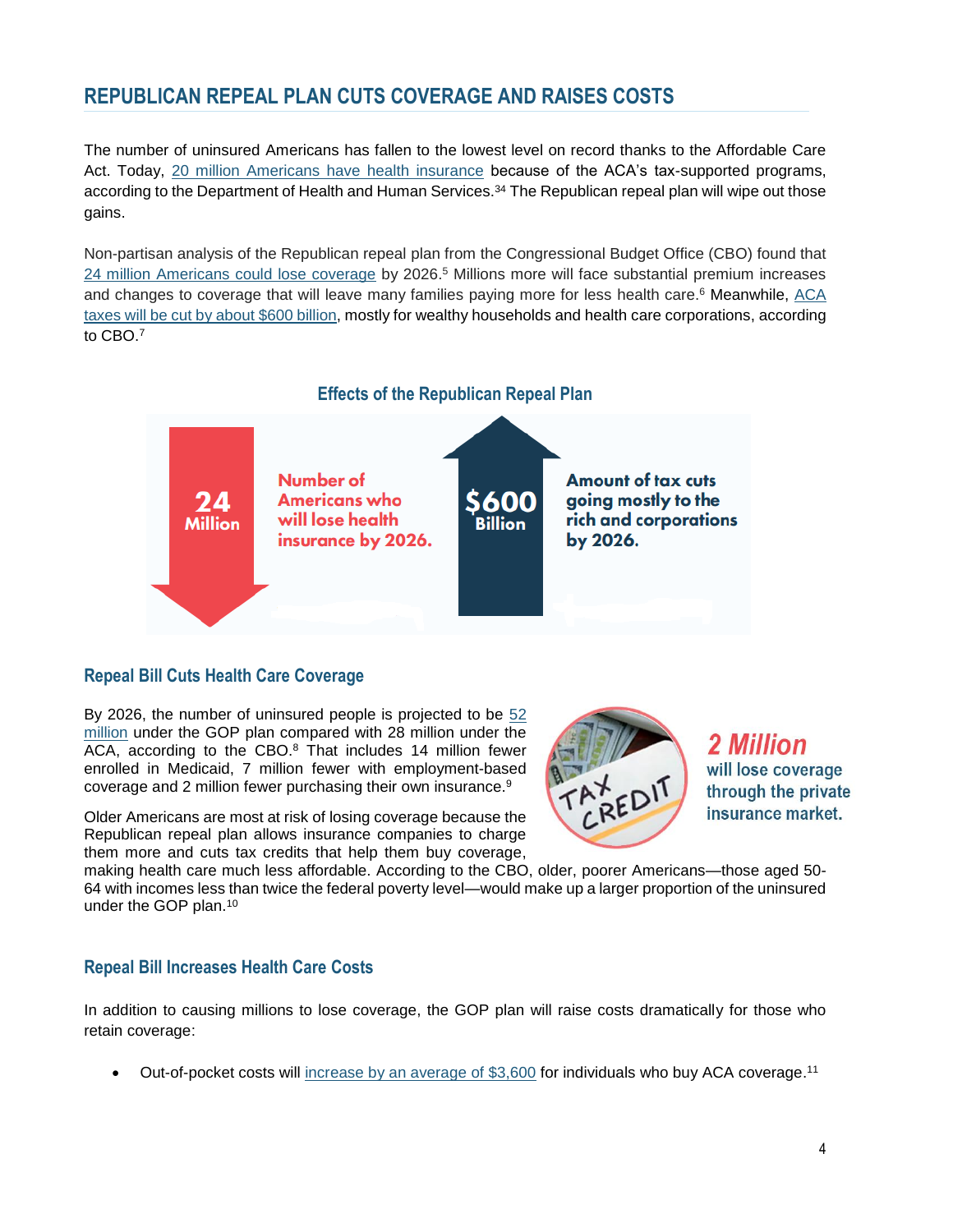- Moreover, the GOP repeal bill allows insurance companies to charge people with pre-existing conditions more for coverage. [Up to 133 million Americans—](https://aspe.hhs.gov/system/files/pdf/255396/Pre-ExistingConditions.pdf)over half of the non-elderly population have pre-existing conditions and could be charged more for coverage under the Republican plan.<sup>12</sup>
- In a late effort to get more Republican votes for the GOP plan, the bill's authors proposed gutting the requirement that insurance companies [cover essential services](http://www.latimes.com/business/hiltzik/la-fi-hiltzik-essential-health-benefits-20170322-story.html) like maternity care and mental health services, forcing families to pay out of pocket for these services.<sup>13</sup>

Older Americans will pay more under the Republican plan:

- Lower-income Americans between 60 and 64 will be forced to pay an average of \$3,200 more each [year in premiums,](http://www.aarp.org/content/dam/aarp/ppi/2017-01/Final_Spotlight_Age_Rating_Feb7.pdf) according to AARP.<sup>14</sup>
- For a 60-year-old making \$22,000 a year, net premiums will be six times higher on average, rising from \$1,200 to \$7,500.<sup>15</sup>
- A lower-income 64-year old buying private insurance will pay about \$13,000 *more* under the GOP plan, than they would under the ACA, according to CBO. That's both because premiums will be higher and because financial assistance to pay premiums is much less generous under the GOP plan.<sup>16</sup> [Figure 1] The average [Social Security benefit is just \\$16,000 a year.](https://www.ssa.gov/news/press/factsheets/basicfact-alt.pdf)<sup>17</sup>

| Figure 1. Change in Net Premium for Single 64-Year Old<br>with Annual Income of \$26,500 in 2026 |                |                           |                    |
|--------------------------------------------------------------------------------------------------|----------------|---------------------------|--------------------|
|                                                                                                  | <b>Premium</b> | <b>Premium Tax Credit</b> | <b>Net Premium</b> |
| <b>ACA</b>                                                                                       | \$15,300       | \$13,600                  | \$1,700            |
| <b>GOP Plan</b>                                                                                  | \$19,500       | \$4,900                   | \$14,600           |
| <b>NET PREMIUM INCREASE</b>                                                                      |                |                           | \$12,900           |

*Source: Congressional Budget Office, March 2017<sup>18</sup>*

People in rural areas will also pay more under the Republican plan:

- The cuts in premium assistance would particularly impact consumers [in rural areas,](https://www.wsj.com/articles/gop-health-plan-would-hit-rural-areas-hard-1489364405) where health insurance often costs more than it does in cities.<sup>19</sup>
- Alaska, North Carolina, Oklahoma, Alabama, Nebraska, Wyoming, and West Virginia will be hit even harder with tax credits dropping by [more than \\$4,000](http://www.cbpp.org/research/health/house-tax-credits-would-make-health-insurance-far-less-affordable-in-high-cost) on average per recipient.<sup>20</sup>

#### **Radical, Permanent Cuts to Medicaid**

Repealing the ACA also means effectively ending Medicaid expansion in the 31 states (plus the District of Columbia) that have expanded the program as part of health care reform. At least 11 million people currently covered under expanded Medicaid would [lose coverage.](http://www.cbpp.org/sites/default/files/atoms/files/12-22-16health.pdf)<sup>21</sup>

The 19 states that have not yet fully implemented the ACA by expanding Medicaid to cover the uninsured will also be impacted by the repeal bill because the GOP plan abolishes traditional Medicaid as we know it, shifting even more burdens to states and jeopardizing health care for seniors, people with disabilities and children.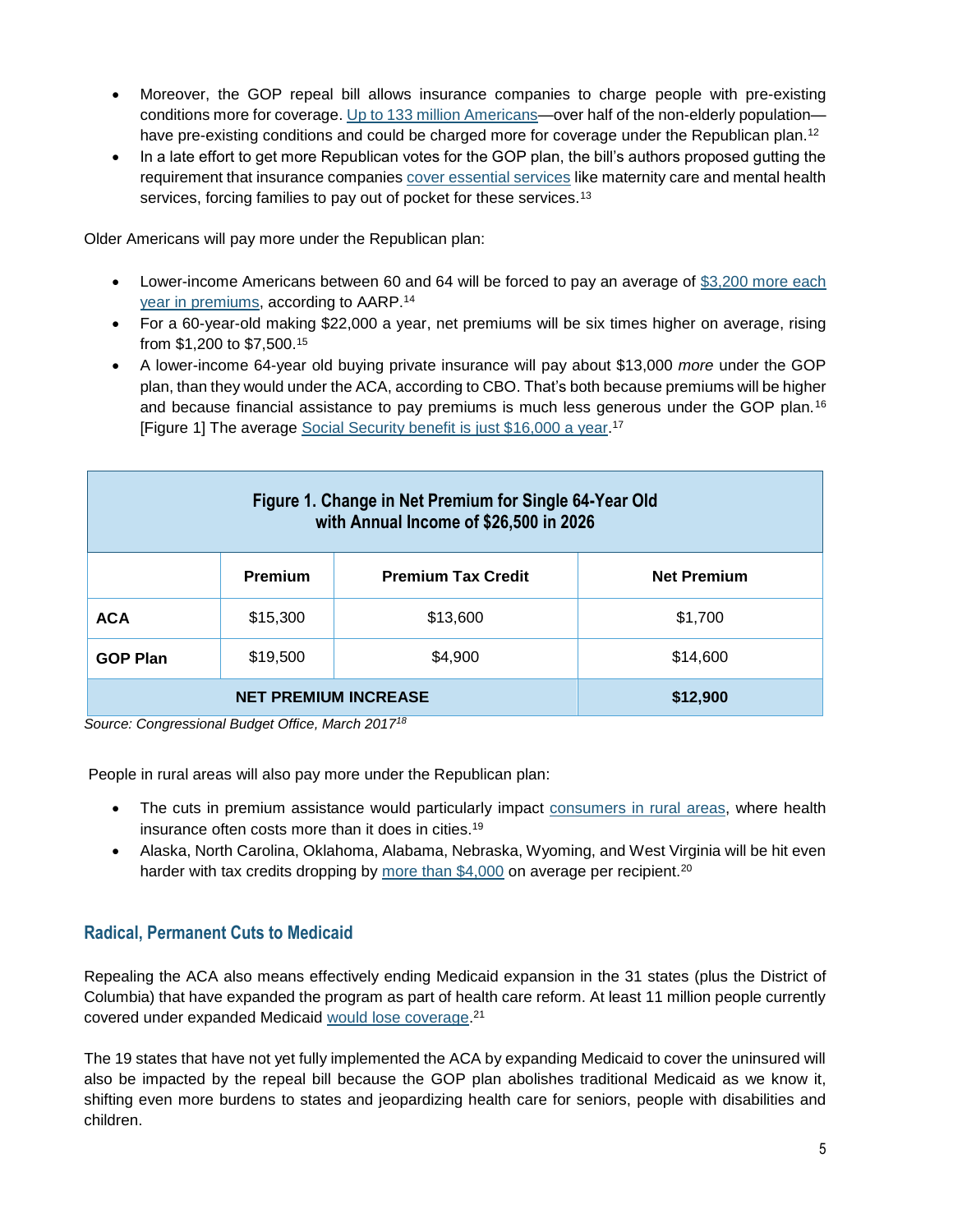A total of \$880 billion is cut from both traditional and expanded Medicaid over 10 years, according to CBO. Including potential recipients in states that would likely have expanded the program in the future, the CBO estimates that in 10 years 14 million *fewer* children, seniors and people with disabilities would have coverage under the GOP plan compared to the ACA. 22



**14 Million** low-income kids and adults will lose **Medicaid coverage.** 

- Medicaid is jointly funded by the federal and state governments. If states wanted to maintain Medicaid coverage for their residents in the face of federal cuts, they would have to replace the \$880 billion in lost federal funding through some combination of raising local taxes and cutting other vital services like education and transportation.
- Medicaid currently pays for two-thirds of the nation's nursing home care, so the GOP's proposed cuts would force working and middle-class families to [pay often exorbitant costs](https://www.nytimes.com/2017/03/27/health/medicaid-obamacare.html) for the care of their elderly loved ones 23
- States will be allowed t[o bar coverage for mental health services,](http://www.cnn.com/2017/03/11/politics/donald-trump-medicaid-cuts-opioids/) opioid addiction treatment and other substance abuse disorders.<sup>24</sup>

#### **Cuts to Medicare**

The GOP repeal plan takes \$117 billion out of Medicare by eliminating a small Medicare tax paid by the richest 2%, as explained below. Giving rich couples making more than \$250,000 a year a tax break on their Medicare contributions means the program's ability to provide full hospital benefits will be cut short three years.

- The ACA extended the solvency of the Medicare Hospital Insurance (HI) trust fund by about [11](http://www.cbpp.org/blog/house-republican-health-plan-would-weaken-medicare)  [years.](http://www.cbpp.org/blog/house-republican-health-plan-would-weaken-medicare) 25
- The GOP plan will [shorten Medicare's ability to provide full benefits by three years,](https://www.finance.senate.gov/imo/media/doc/CMS%20Medicare%20solvency%20letter%20Final%20Signed.pdf) from 2028 to 2025, according to Medicare's chief actuary.<sup>26</sup>

#### **WHO BENEFITS MOST FROM TAX BREAKS IN THE GOP REPEAL PLAN?**

The ACA provides health care to 20 million Americans today largely because it is funded by taxes paid by the richest 2% and by insurance, prescription drug and medical device corporations that benefitted from expanding coverage. The GOP plan will repeal those taxes without providing any alternative funding sources. That is why ACA repeal will dramatically shrink coverage and shift costs onto consumers and patients, eroding economic security for millions while making the rich even richer.



\$275 Billion in tax breaks for the richest American households.

Not only will the GOP plan undo the progress made in broadening access to health care, it will also exacerbate the nation's unhealthy economic inequality.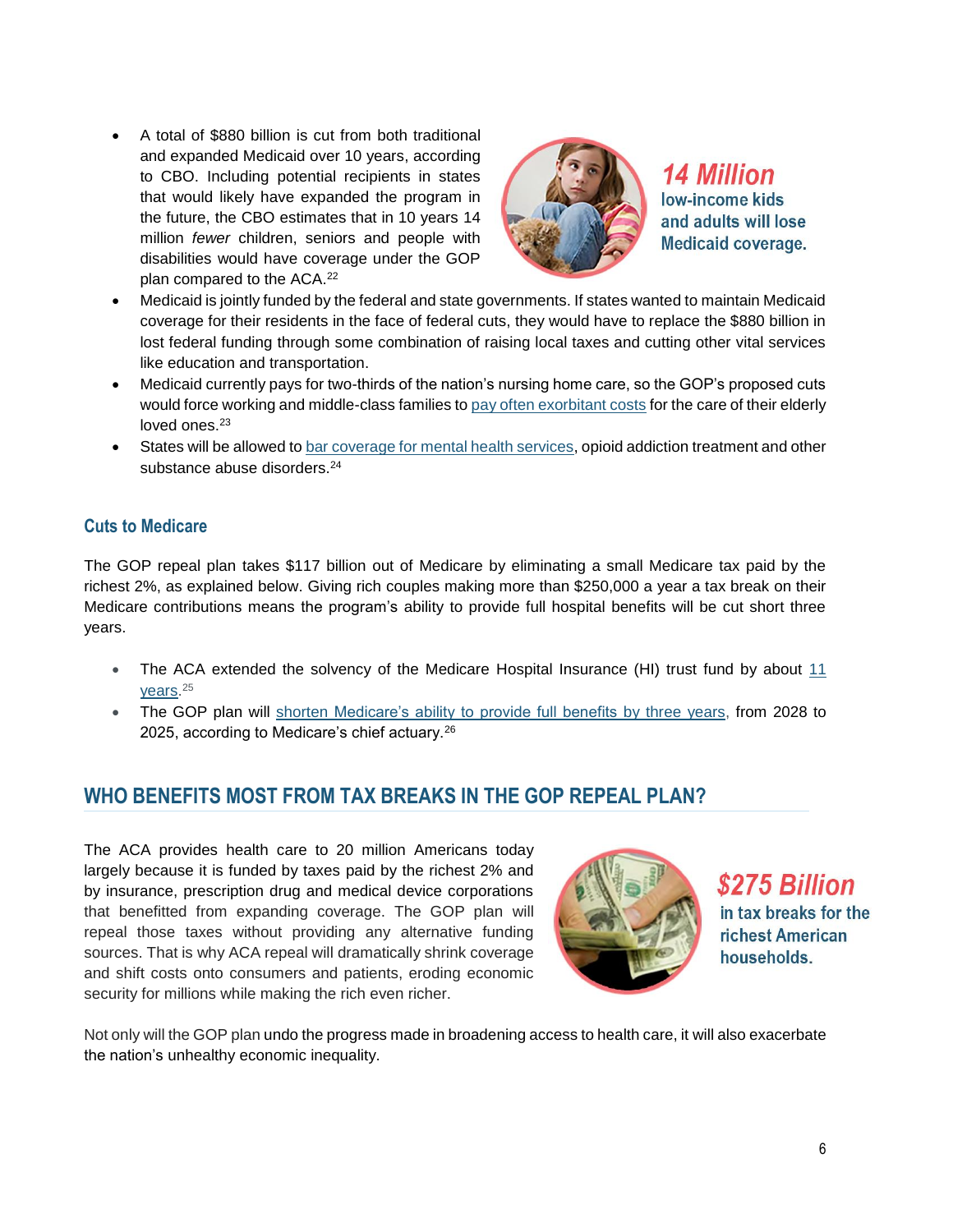#### **Tax Breaks for Millionaires and Billionaires**

The Republican repeal plan includes a two large tax cuts that only go to families making more than \$250,000 a year—the top 2%—while taking tax credits away from (essentially raising taxes on) millions of low- and moderate-income Americans. Millionaires will each receive a [tax cut of more than \\$50,000 a year,](http://www.cbpp.org/research/federal-tax/house-republicans-aca-repeal-plan-would-mean-big-tax-cuts-for-wealthy-insurers#_ftn11) on average.<sup>27</sup> The 400 richest families will each receive a \$7 million tax cut every year, on average.<sup>28</sup>

In total, repealing the ACA will shift \$275 billion over 10 years to the richest 2% of households by rescinding the taxes that pay for expanded coverage and that make health care more affordable for families. [Figure 2]:

- **\$158 billion is lost from eliminating a 3.8% "net investment income tax."** This tax exclusively targets unearned income: interest, dividends, capital gains, rent and other examples of money making money. It is particularly important for combating income inequality because such passive income is [highly concentrated among the wealthy,](http://www.taxpolicycenter.org/model-estimates/distribution-individual-income-tax-long-term-capital-gains-and-qualified-16) according to the Tax Policy Center.<sup>29</sup> Much investment income is otherwise taxed at a much lower rate than wages and salaries.
- **\$117 billion is lost from abolishing the "additional Medicare hospital tax."** This is a modest 0.9% payroll tax on employment income over the above-cited income levels, added to the existing 2.9% rate that all workers pay. This tax [extended Medicare's Hospital Insurance \(HI\) trust fund](http://www.cbpp.org/research/federal-tax/house-gop-health-plan-eliminates-two-medicare-taxes-giving-very-large-tax-cuts)  [by three years,](http://www.cbpp.org/research/federal-tax/house-gop-health-plan-eliminates-two-medicare-taxes-giving-very-large-tax-cuts) according to Medicare's chief actuary.<sup>30</sup>

| Figure 2. Tax Breaks for the Wealthy from House GOP Health Care Plan                                                                     |                                                                                                                                                |                                                   |  |
|------------------------------------------------------------------------------------------------------------------------------------------|------------------------------------------------------------------------------------------------------------------------------------------------|---------------------------------------------------|--|
|                                                                                                                                          | <b>TAX PROVISION</b>                                                                                                                           | <b>10-YEAR COST</b><br>2017-2026<br>(\$ Billions) |  |
| <b>Tax Cuts for Wealthy</b><br><b>Households</b><br>(Annual income over<br>\$250,000 per married<br>couple, \$200,000 per<br>individual) | <b>Net Investment Tax</b><br>3.8% tax on passive income (interest,<br>dividends, capital gains, rent, royalties, stock<br>& commodity trading) | \$158                                             |  |
|                                                                                                                                          | <b>Additional Medicare Hospital Tax</b><br>0.9% tax on salaries above \$250,000 per<br>married couple                                          | \$117                                             |  |
| <b>TOTAL FOR HIGH-INCOME HOUSEHOLDS</b>                                                                                                  |                                                                                                                                                | \$275                                             |  |

*Source: Congressional Budget Office/Joint Committee on Taxation data, March 2017<sup>31</sup>*

The net investment tax and the additional Medicare hospital tax are [paid exclusively by the wealthiest 3% of](http://itep.org/itep_reports/2017/03/affordable-care-act-repeal-includes-a-31-billion-tax-cut-for-a-handful-of-the-wealthiest-taxpayers-5.php#.WPFm4NIrLIW)  [American households,](http://itep.org/itep_reports/2017/03/affordable-care-act-repeal-includes-a-31-billion-tax-cut-for-a-handful-of-the-wealthiest-taxpayers-5.php#.WPFm4NIrLIW) according to the Institute on Taxation and Economic Policy.<sup>32</sup> Repeal of these two well-targeted taxes would give the top 1% of taxpayers an average tax break of almost \$20,000 annually. Meanwhile, many low- and moderate-income people will get a higher health care bill.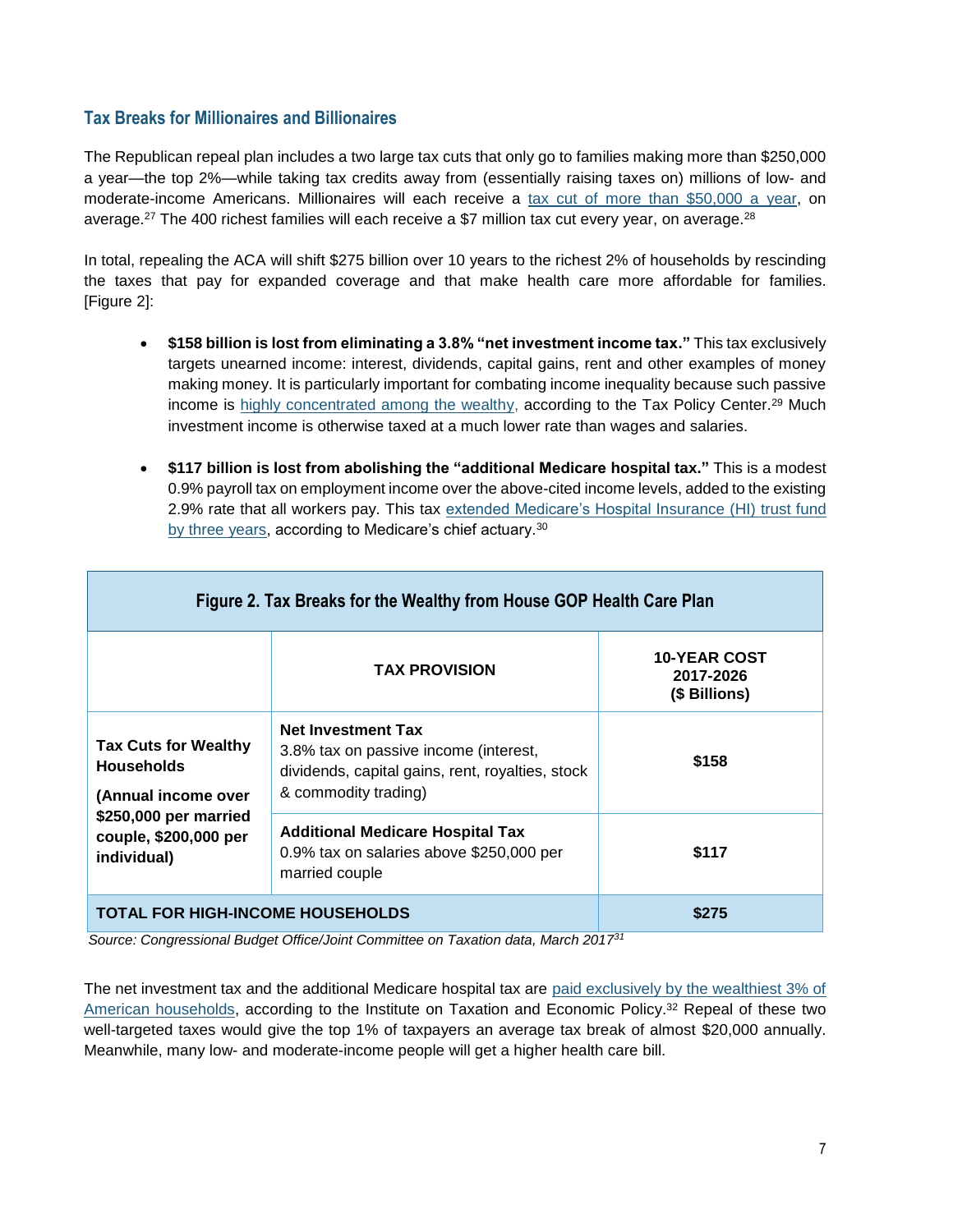### **Tax Breaks for Health Insurance Companies, CEOs and Executives**

Wealthy households aren't the only beneficiaries of the Republican repeal plan that cuts health care for millions while giving away billions in tax breaks.

Giant health insurers like Aetna, Cigna and United Health Group will get [\\$145 billion in tax breaks](https://www.jct.gov/publications.html?func=startdown&id=4982) over 10 years, according to the Joint Committee on Taxation. <sup>33</sup> This is due



\$190 Billion in tax breaks for insurance companies, drug firms, and other big health-care corporations.

to the repeal of a fee on health insurers that was part of the bargain to get the ACA passed in 2010. In exchange for millions of new customers, insurers agreed to contribute to expand coverage.

These tax breaks are particularly egregious given that the profits of the eight biggest insurance companies increased by one-third from 2011 to 2015, rising from \$19.1 billion to \$25.3 billion. [Figures 3 and 4]

This growth in profits contradicts Republican claims that insurers are struggling under the ACA. In fact, some companies doubled or tripled their profits.



 *Sources: Institute on Taxation and Economic Policy (ITEP), March 2017; Citizens for Tax Justice and ITEP, Feb. 2014<sup>34</sup>*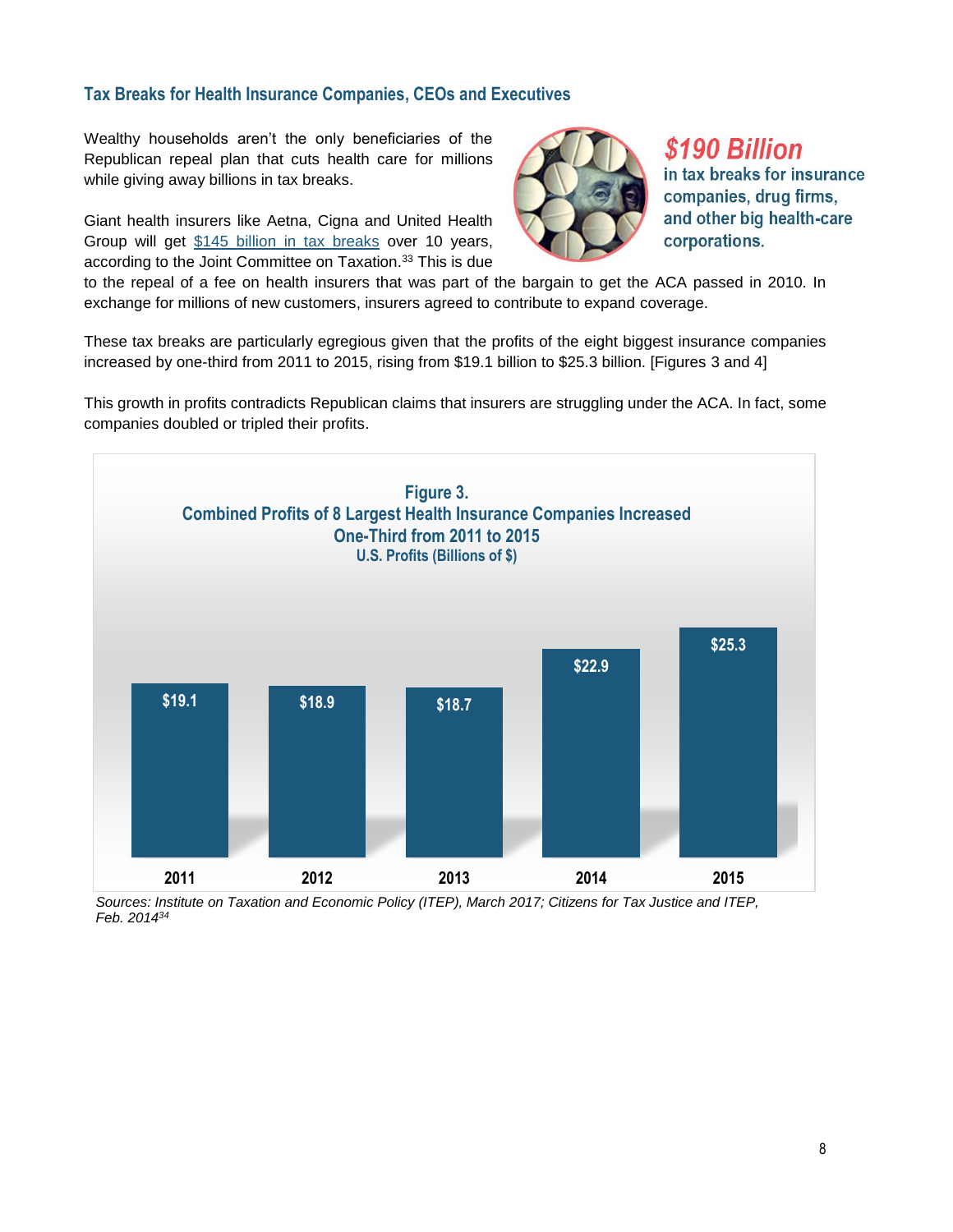| (\$ in Millions)          |                                       |        |        |        |        |        |
|---------------------------|---------------------------------------|--------|--------|--------|--------|--------|
|                           | $\frac{9}{6}$<br>Increase,<br>2011-15 | 2015   | 2014   | 2013   | 2012   | 2011   |
| <b>UnitedHealth Group</b> | 27%                                   | 9,950  | 9,385  | 8,678  | 8,472  | 7,809  |
| Anthem                    | 12%                                   | 4,515  | 4,310  | 3,762  | 3,850  | 4,033  |
| Aetna                     | 39%                                   | 4,133  | 3,423  | 2,899  | 2,506  | 2,984  |
| Humana                    | 8%                                    | 2,344  | 2,091  | 1,869  | 1,854  | 2,176  |
| Cigna                     | 71%                                   | 2,889  | 2,908  | 903    | 2,153  | 1,688  |
| <b>Centene</b>            | 299%                                  | 691    | 454    | 264    | 24     | 173    |
| <b>Health Net</b>         | 164%                                  | 434    | 215    | 258    | 34     | 165    |
| <b>Molina Healthcare</b>  | 159%                                  | 315    | 133    | 81     | 18     | 122    |
| <b>Total</b>              | 32%                                   | 25,270 | 22,919 | 18,714 | 18,912 | 19,148 |

## **Figure 4. U.S. Profits of 8 Largest Health Insurance Companies, 2011 to 2015**

*Sources: Institute on Taxation and Economic Policy (ITEP), March 2017; Citizens for Tax Justice and ITEP, Feb. 2014<sup>35</sup>*

The Republican plan also gives insurance companies more tax breaks for overpaying their executives.

An important feature of the ACA is that it stopped health insurers from getting a tax deduction for CEO and other executives' pay that is more than \$500,000 a year. The Republican plan [raises that tax deduction](http://www.ips-dc.org/wp-content/uploads/2017/03/CEO-Pay-Tax-Break-in-Republican-HC-Proposal.pdf) cap [to \\$1 million a year,](http://www.ips-dc.org/wp-content/uploads/2017/03/CEO-Pay-Tax-Break-in-Republican-HC-Proposal.pdf) giving insurance companies a big tax break if they pay their CEO and other top executives more than that amount.<sup>36</sup> Raising the cap from \$500,000 to \$1 million will lose [\\$400 million over 10 years,](https://waysandmeans.house.gov/wp-content/uploads/2017/03/20170308-JCT-Description-of-Subtitle-__-Budget-Reconciliation-Legislative-Recommendations-Relating-to-Remuneration-from-Certain-Insurers-.pdf) further undermining health coverage for working Americans.<sup>37</sup>

It is wrong to give a special tax break to insurance company CEOs while taking coverage from millions of people or raising their out-of-pocket costs.

The cap on the tax deductibility of executive compensation above \$500,000 prevented the five largest insurance companies from getting a combined [\\$92 million](http://www.ips-dc.org/wp-content/uploads/2017/03/CEO-Pay-Tax-Break-in-Republican-HC-Proposal.pdf) in tax breaks in 2015. [Figure 5]

This revenue, which was generated from just 26 insurance company executives, was the equivalent of the average annual premium subsidies provided to [28,500 people](http://www.ips-dc.org/wp-content/uploads/2017/03/CEO-Pay-Tax-Break-in-Republican-HC-Proposal.pdf) under the ACA.<sup>38</sup>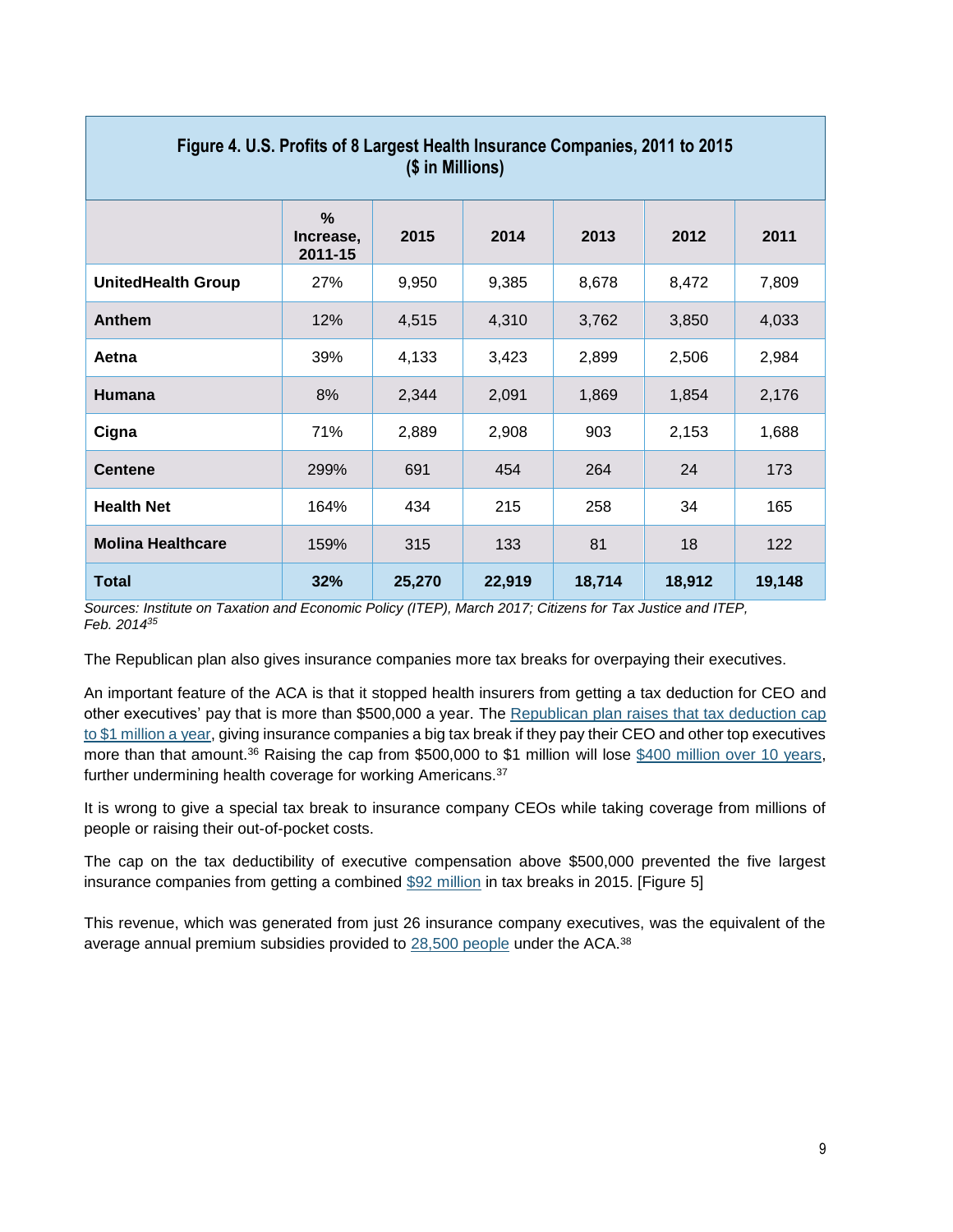| Figure 5. Revenue Raised from Capping Deductibility of Executive Pay in 2015<br>Top 5 Executives at 5 Largest Health Insurance Companies |                                                           |  |
|------------------------------------------------------------------------------------------------------------------------------------------|-----------------------------------------------------------|--|
| Insurance Company                                                                                                                        | <b>Revenue Raised from ACA</b><br>(based on 35% tax rate) |  |
| Aetna                                                                                                                                    | \$13.088.539                                              |  |
| <b>Anthem</b>                                                                                                                            | \$18,102,639                                              |  |
| Cigna                                                                                                                                    | \$33,458,105                                              |  |
| Humana                                                                                                                                   | \$2.272.454                                               |  |
| <b>United Health</b>                                                                                                                     | \$24,701,392                                              |  |
| TOTAL                                                                                                                                    | \$91,623,127                                              |  |

 *Source: Institute for Policy Studies, March 2017<sup>39</sup>*

#### **Tax Breaks for Prescription Drug Companies**

Prescription drug companies will also get a big tax giveaway[—\\$25 billion over 10 years—](https://www.cbo.gov/system/files/115th-congress-2017-2018/costestimate/americanhealthcareact.pdf)under the Republican repeal plan. <sup>40</sup> They agreed to these fees as part of the ACA deal negotiated in 2010 because they would get a lot of new paying customers, and they escaped any requirements to allow for negotiated drug prices with the federal government.

So, under the GOP plan, drug companies will contribute nothing, they are free to charge what the market will bear, they will continue to sell billions of dollars of products to the federal government each year, and U.S. taxpayers will continue to subsidize basic drug research from which Big Pharma firms profit.

Figure 6 shows how rigged the system is against consumers and taxpayers. The prices of 268 brand name drugs increased 15% from 2014 to 2015 per AARP. Many of these are commonly prescribed drugs used to regulate common chronic conditions like high blood pressure, glaucoma, and arthritis.

The average cost of brand name drugs commonly used by older Americans for chronic conditions more than tripled between 2006 and 2015, climbing from \$1,788 to \$5,897. [Figure 7].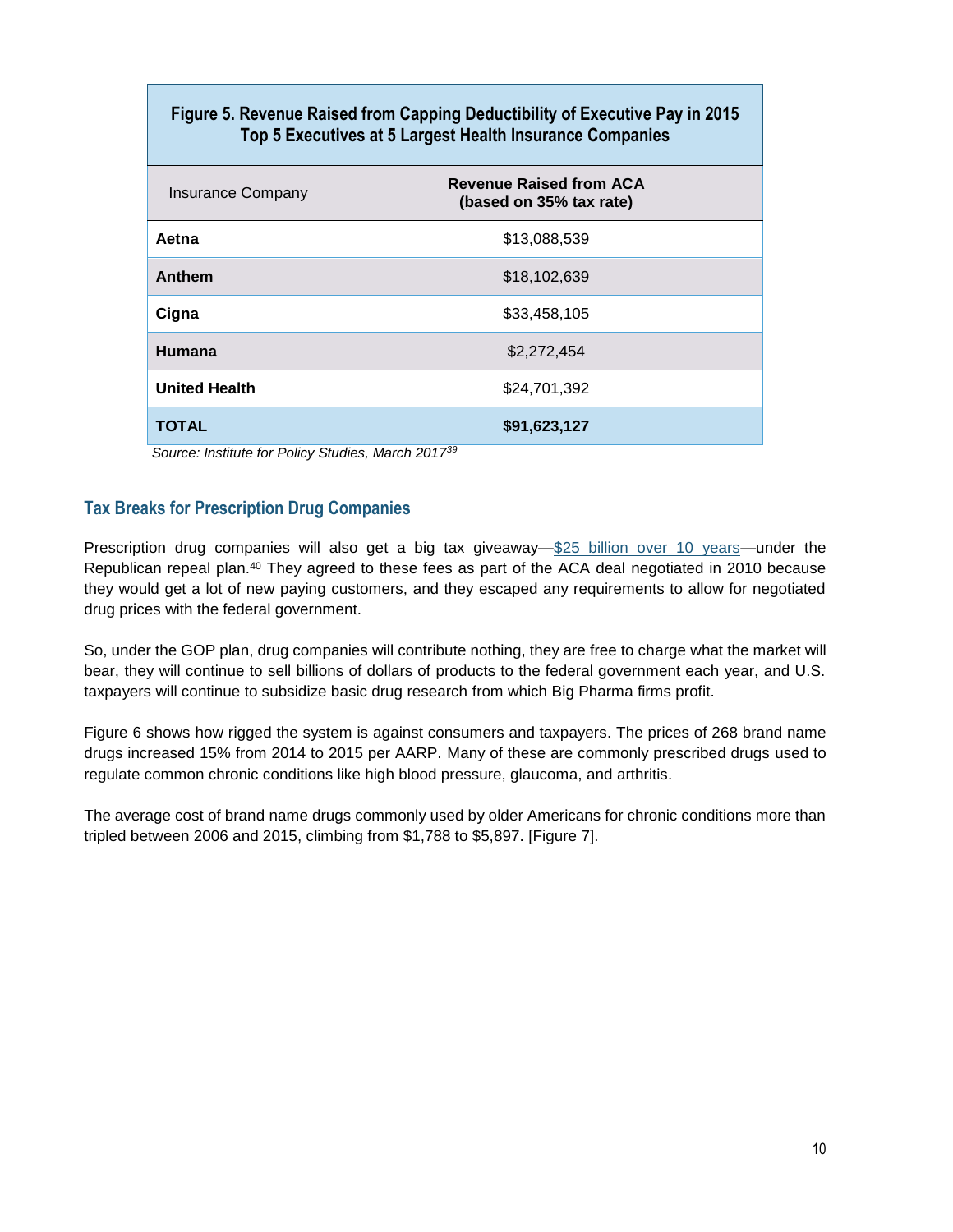

*Source: AARP Public Policy Institute, Dec. 2016.<sup>41</sup>*



*Source: AARP Public Policy Institute, Dec. 2016<sup>42</sup>*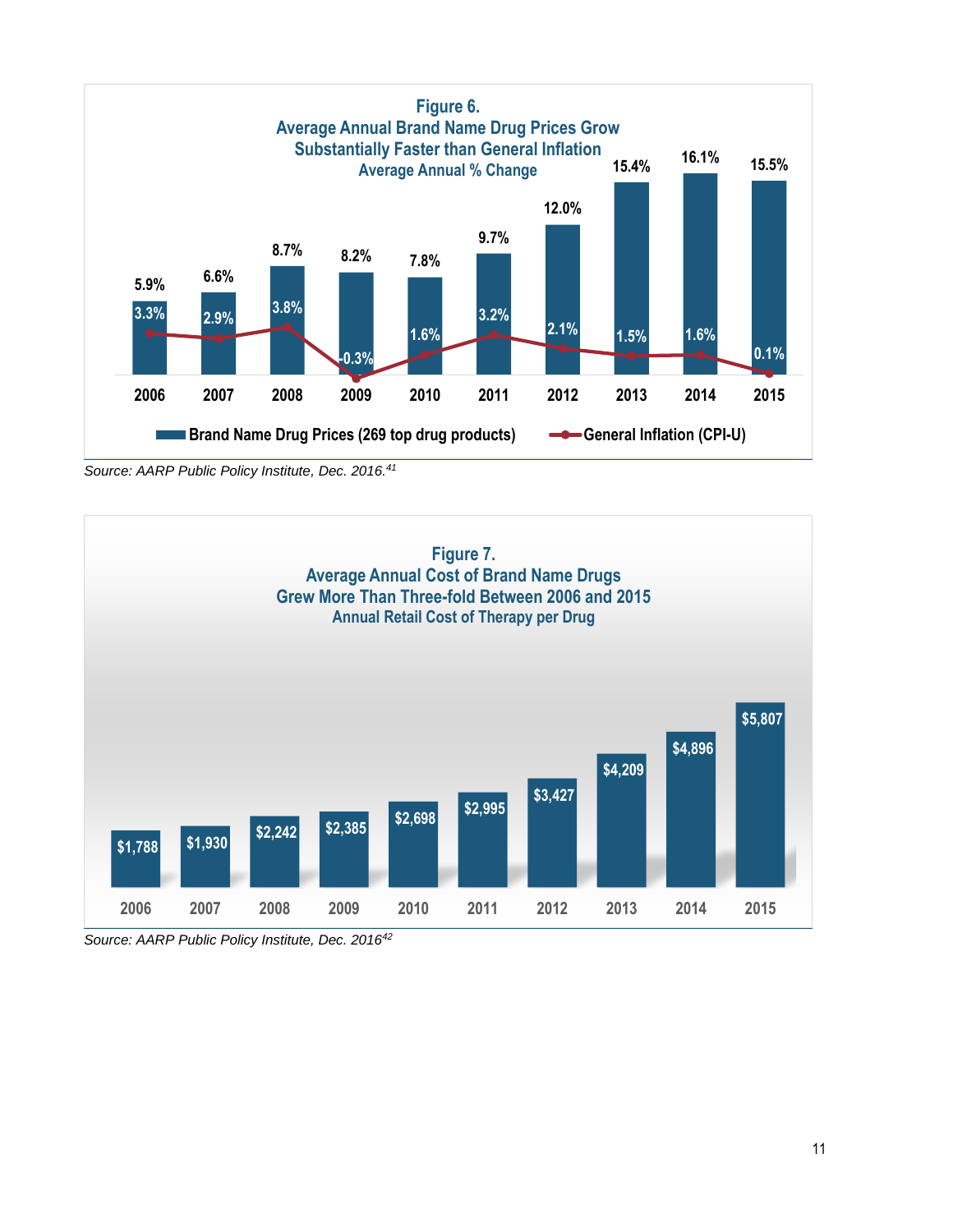### **CONCLUSION**

The GOP plan to repeal the ACA and make radical changes to traditional Medicaid is tax cuts for the rich and health care cuts for everyone else. Their repeal plan takes health care away from 24 million people, raises costs and guts benefits for millions more. It also shifts billions of dollars from families, seniors, people with disabilities and providers to wealthy households, insurance companies and prescription drug companies.

Although the GOP has so far been unsuccessful in enacting its repeal bill, [media reports suggest](http://www.politico.com/story/2017/04/trump-tax-reform-health-care-237125?cmpid=sf) that President Trump and Republican leaders have not given up on repealing the ACA and making significant and dangerous structural modifications to Medicaid.<sup>43</sup> The reason: Repealing the ACA makes "it easier to pass a tax overhaul afterward," according to Trump. He further noted: "Now, if it doesn't happen fast enough, I'll start the taxes." … "But the tax reform and the tax cuts are better if I can do health care first."

That's because getting rid of the ACA taxes in a health care repeal bill means they don't have to include them in a larger tax giveaway measure, which would put the price tag of tax legislation that much higher.

Per President Trump's thinking, it's much easier to pay for tax cuts for the rich with health care cuts for everyone else.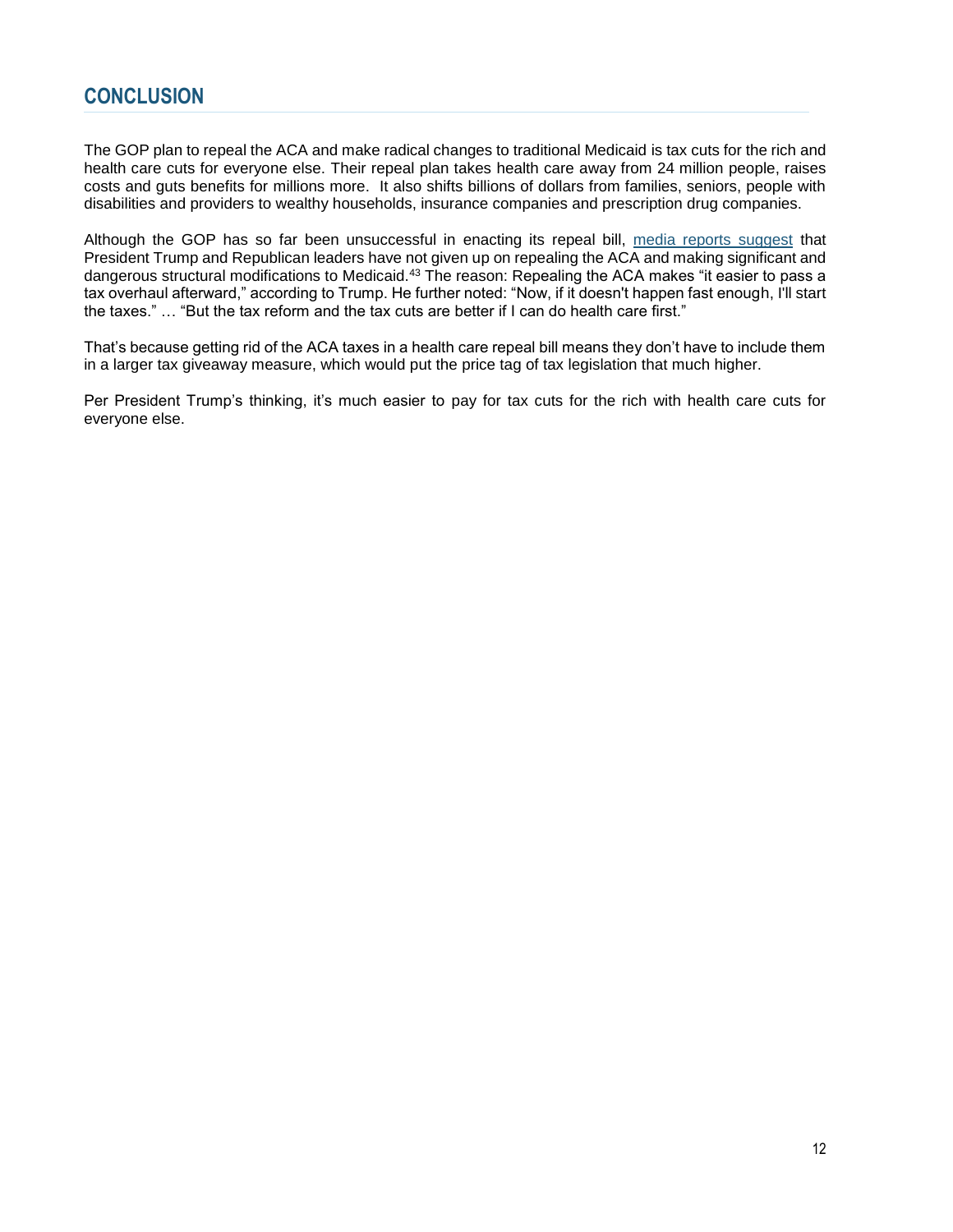## **ENDNOTES**

l

<sup>1</sup> Gallup, "Affordable Care Act Gains Majority Approval for First Time" (April 4, 2017).

<http://www.gallup.com/poll/207671/affordable-care-act-gains-majority-approval-first-time.aspx> <sup>2</sup> Quinnipiac University, "U.S. Voters Oppose GOP Health Plan 3-1, Quinnipiac University National Poll Finds; Big Opposition to Cuts to Medicaid, Planned Parenthood" (March 23, 2017). <https://poll.qu.edu/national/release-detail?ReleaseID=2443>

<sup>3</sup> U.S. Department of Health & Human Services (DHHS), "Health Insurance Coverage and the Affordable Care Act, 2010 – 2016" (March 3, 2017).<https://aspe.hhs.gov/system/files/pdf/187551/ACA2010-2016.pdf> <sup>4</sup> Urban Institute, "Who Gained Health Insurance Coverage Under the ACA, and Where Do They Live?" (Dec. 2016). [http://www.urban.org/sites/default/files/publication/86761/2001041-who-gained-health](http://www.urban.org/sites/default/files/publication/86761/2001041-who-gained-health-insurance-coverage-under-the-aca-and-where-do-they-live.pdf)[insurance-coverage-under-the-aca-and-where-do-they-live.pdf](http://www.urban.org/sites/default/files/publication/86761/2001041-who-gained-health-insurance-coverage-under-the-aca-and-where-do-they-live.pdf)

<sup>5</sup> Congressional Budget Office (CBO), "Cost Estimate: The American Health Care Act" (March 13, 2017), p. 2. https://www.cbo.gov/system/files/115th-congress-2017-2018/costestimate/americanhealthcareact.pdf

6 *Ibid.*, pp. 21-22.

<sup>7</sup> USA Today, "Health bill's tax cuts worth \$600 billion, mostly for corporations and the rich [https://www.usatoday.com/story/news/politics/2017/03/07/health-bills-tax-cuts-worth-600-billion-mostly](https://www.usatoday.com/story/news/politics/2017/03/07/health-bills-tax-cuts-worth-600-billion-mostly-corporations-and-rich/98866386/)[corporations-and-rich/98866386/](https://www.usatoday.com/story/news/politics/2017/03/07/health-bills-tax-cuts-worth-600-billion-mostly-corporations-and-rich/98866386/)

 $8$  CBO, p. 2.

9 *Ibid*., p. 20.

<sup>10</sup> *Ibid.*, p. 21

<sup>11</sup> Center on Budget and Policy Priorities (CBPP), "House GOP Health Bill Still Cuts Tax Credits, Raises Costs by Thousands of Dollars for Millions of People" (Mar. 22, 2017), p. 1.

<http://www.cbpp.org/sites/default/files/atoms/files/3-22-17health.pdf>

<sup>12</sup> DHHS, "Health Insurance Coverage for Americans with Pre-Existing Conditions: The Impact of the Affordable Care Act" (Jan. 5, 2017), p. 2. [https://aspe.hhs.gov/system/files/pdf/255396/Pre-](https://aspe.hhs.gov/system/files/pdf/255396/Pre-ExistingConditions.pdf)[ExistingConditions.pdf](https://aspe.hhs.gov/system/files/pdf/255396/Pre-ExistingConditions.pdf)

<sup>13</sup> Los Angeles Times, "The Republican Plan to Gut Essential Health Benefits Is Truly Disastrous For All Americans" (Mar. 22, 2017). [http://www.latimes.com/business/hiltzik/la-fi-hiltzik-essential-health-benefits-](http://www.latimes.com/business/hiltzik/la-fi-hiltzik-essential-health-benefits-20170322-story.html)[20170322-story.html](http://www.latimes.com/business/hiltzik/la-fi-hiltzik-essential-health-benefits-20170322-story.html)

<sup>14</sup> AARP Public Policy Institute, "Impact of Changing the Age Rating Limit for Health Insurance Premiums" (Feb. 2017). [http://www.aarp.org/content/dam/aarp/ppi/2017-01/Final\\_Spotlight\\_Age\\_Rating\\_Feb7.pdf](http://www.aarp.org/content/dam/aarp/ppi/2017-01/Final_Spotlight_Age_Rating_Feb7.pdf) <sup>15</sup> CBPP, p. 1.

<sup>16</sup> CBO, Table 4. This example is for a 64-year old making \$26,500 (175% of the Federal Poverty Level). <sup>17</sup> Social Security Administration, "Fact Sheet: Social Security."

<https://www.ssa.gov/news/press/factsheets/basicfact-alt.pdf>

<sup>18</sup> CBO, Table 4.

<sup>19</sup> The Wall Street Journal, "GOP Health Plan Would Hit Rural Areas Hard" (Mar. 13, 2017).

<https://www.wsj.com/articles/gop-health-plan-would-hit-rural-areas-hard-1489364405>

<sup>20</sup> CBPP, "House Tax Credits Would Make Health Insurance Far Less Affordable in High-Cost States" (March 16, 2017), Appendix Table 1. [http://www.cbpp.org/research/health/house-tax-credits-would-make](http://www.cbpp.org/research/health/house-tax-credits-would-make-health-insurance-far-less-affordable-in-high-cost)[health-insurance-far-less-affordable-in-high-cost](http://www.cbpp.org/research/health/house-tax-credits-would-make-health-insurance-far-less-affordable-in-high-cost)

<sup>21</sup> CBPP, "Repealing Health Reform's Medicaid Expansion Would Cause Millions to Lose Coverage, Harm State Budgets" (Dec. 22, 2016), p. 1.<http://www.cbpp.org/sites/default/files/atoms/files/12-22-16health.pdf> <sup>22</sup> CBO, p. 8.

<sup>23</sup> The New York Times, "In Health Bill's Defeat, Medicaid Comes of Age" (Mar. 27, 2017).

<https://www.nytimes.com/2017/03/27/health/medicaid-obamacare.html>

<sup>24</sup> CNN, "Trump's Plan for Medicaid Could Hurt The Opioid Abusers He Promised To Help" (Mar. 12, 2017). <http://www.cnn.com/2017/03/11/politics/donald-trump-medicaid-cuts-opioids/>

<sup>25</sup> CBPP, "House Republican Health Plan Would Weaken Medicare" (March 14, 2017).

<http://www.cbpp.org/blog/house-republican-health-plan-would-weaken-medicare>

<sup>26</sup> Andrew M. Slavitt, "CMS Medicare Solvency Letter," Department of Health and Human Services (January 10,

2017). [https://www.finance.senate.gov/imo/media/doc/CMS%20Medicare%20solvency%20letter%20Final%](https://www.finance.senate.gov/imo/media/doc/CMS%20Medicare%20solvency%20letter%20Final%20Signed.pdf) [20Signed.pdf.](https://www.finance.senate.gov/imo/media/doc/CMS%20Medicare%20solvency%20letter%20Final%20Signed.pdf)

<sup>27</sup> CBPP, "House Republicans' ACA Repeal Plan Would Mean Big Tax Cuts for Wealthy, Insurers, Drug Companies" (March 8, 2017), p. 3. [http://www.cbpp.org/research/federal-tax/house-republicans-aca-repeal](http://www.cbpp.org/research/federal-tax/house-republicans-aca-repeal-plan-would-mean-big-tax-cuts-for-wealthy-insurers#_ftn11)[plan-would-mean-big-tax-cuts-for-wealthy-insurers#\\_ftn11](http://www.cbpp.org/research/federal-tax/house-republicans-aca-repeal-plan-would-mean-big-tax-cuts-for-wealthy-insurers#_ftn11)